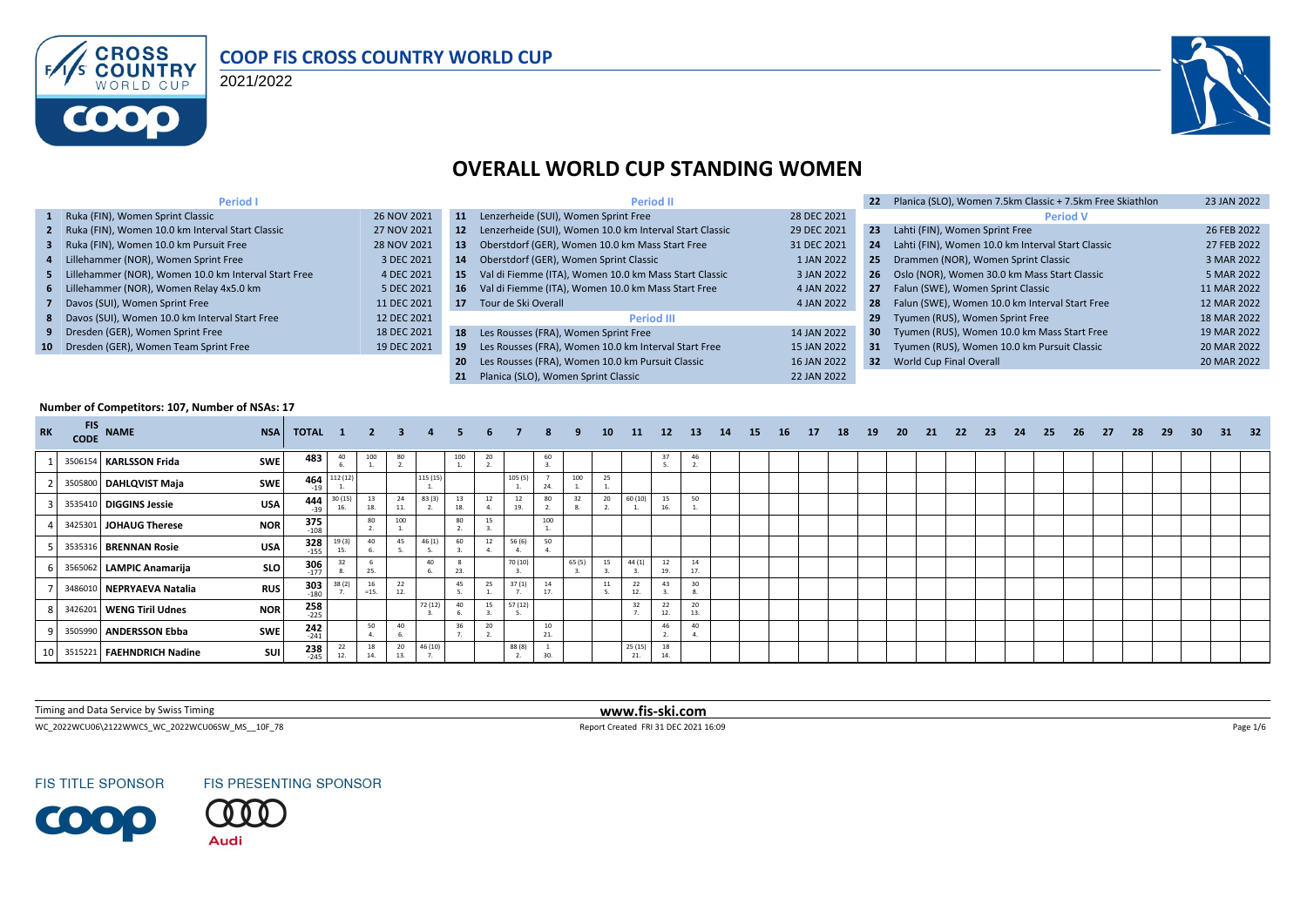



 $F/1/s$ 

6000



# **OVERALL WORLD CUP STANDING WOMEN**

| <b>RK</b> | <b>FIS</b><br><b>CODE</b> | <b>NAME</b>                     | <b>NSA</b> | TOTAL 1              |                                | - 2                                      | 3                                        |              |                       |                      |                        |                                          |               | 10                   | 11                    | -12                                     | -13                   | 14 | -15 | -16 | -17 | 18 | -19 | -20 | -21 | -22 | -23 | 24 | -25 | -26 | -27 | 28 | -29 | -30 | 31 | - 32 |
|-----------|---------------------------|---------------------------------|------------|----------------------|--------------------------------|------------------------------------------|------------------------------------------|--------------|-----------------------|----------------------|------------------------|------------------------------------------|---------------|----------------------|-----------------------|-----------------------------------------|-----------------------|----|-----|-----|-----|----|-----|-----|-----|-----|-----|----|-----|-----|-----|----|-----|-----|----|------|
| 11        |                           | 3425499 WENG Heidi              | <b>NOR</b> | $232$<br>$251$       |                                | $\begin{array}{c} 26 \\ 10. \end{array}$ | $\frac{60}{3}$                           |              | 29<br>9.              | $\frac{15}{3}$       |                        | $\frac{45}{5}$                           |               |                      |                       | $\begin{array}{c} 20 \\ 13 \end{array}$ | $\frac{37}{5}$        |    |     |     |     |    |     |     |     |     |     |    |     |     |     |    |     |     |    |      |
| 12        |                           | 3185256 PARMAKOSKI Krista       | <b>FIN</b> | $219$<br>$-264$      | 26 (6)<br>13.                  | 45<br>-5.                                | 50<br>4.                                 |              |                       |                      | 14<br>17.              | 15<br>16.                                |               |                      | 13<br>18.             | 40<br>$\overline{a}$                    | 16<br>15.             |    |     |     |     |    |     |     |     |     |     |    |     |     |     |    |     |     |    |      |
| 13        |                           | 3485933 SORINA Tatiana          | <b>RUS</b> | 202<br>$-281$        | 6<br>25.                       | 32<br>8.                                 |                                          | 8<br>23.     | 32<br>8.              | 25<br>$1$ .          |                        | 20<br>13.                                |               |                      | 6<br>25.              | 30<br>8.                                | 43<br>3.              |    |     |     |     |    |     |     |     |     |     |    |     |     |     |    |     |     |    |      |
| 14        | 3205460                   | HENNIG Katharina                | <b>GER</b> | $202$<br>$-281$      | $\overline{\mathbf{3}}$<br>28. | 60<br>$\mathbf{3}$                       | 36<br>7.                                 |              | 20<br>13.             | 9<br>7 <sub>1</sub>  |                        | 29<br>9.                                 |               |                      |                       | 11<br>20.                               | 34<br>6.              |    |     |     |     |    |     |     |     |     |     |    |     |     |     |    |     |     |    |      |
| 15        |                           | 3185168 NISKANEN Kerttu         | <b>FIN</b> | $199$<br>$-284$      |                                | 36<br>7 <sup>1</sup>                     | 29<br>9.                                 |              | 22<br>12.             | $11\,$<br>-5.        |                        | 16<br>15.                                |               |                      | 26<br>10.             | 50                                      | 9<br>22.              |    |     |     |     |    |     |     |     |     |     |    |     |     |     |    |     |     |    |      |
| 16        |                           | 3426496 MYHRVOLD Mathilde       | <b>NOR</b> | 182<br>$-301$        | 9<br>22.                       |                                          |                                          | 18<br>14.    |                       |                      | 26<br>10.              |                                          | 51 (6)<br>-5. | 10                   | 58 (12)<br>2.         |                                         | 10<br>21.             |    |     |     |     |    |     |     |     |     |     |    |     |     |     |    |     |     |    |      |
| 17        |                           | 3205403 CARL Victoria           | <b>GER</b> | 176<br>$-307$        |                                | 24<br>11.                                | $\begin{array}{c} 26 \\ 10. \end{array}$ | 10<br>21.    | 24<br>11.             | 9<br>$\overline{7}$  | 6<br>25.               | $\begin{array}{c} 22 \\ 12 \end{array}$  | 13<br>18.     |                      | 18<br>14.             | 24<br>11.                               |                       |    |     |     |     |    |     |     |     |     |     |    |     |     |     |    |     |     |    |      |
| 18        |                           | 3506105 HAGSTROEM Johanna       | <b>SWE</b> | 173<br>$-310$        | 88(8)<br>2.                    |                                          |                                          | 30(6)<br>11. |                       |                      | 19(4)<br>16.           |                                          |               |                      | 36(6)<br>8.           |                                         |                       |    |     |     |     |    |     |     |     |     |     |    |     |     |     |    |     |     |    |      |
| 19        |                           | 3486239 STUPAK Yulia            | <b>RUS</b> | $163$ <sub>320</sub> | 26<br>10.                      | 29<br>-9.                                |                                          |              | 9<br>22.              | 25<br>$\sim$         | 26(2)<br>11.           |                                          |               |                      | 16<br>15.             | 32<br>7.                                |                       |    |     |     |     |    |     |     |     |     |     |    |     |     |     |    |     |     |    |      |
| 20        |                           | 3426200 WENG Lotta Udnes        | <b>NOR</b> | $141$ <sub>342</sub> | 24<br>11.                      | 16<br>$=15.$                             |                                          | 32<br>8.     | 16<br>15.             | 10<br>-6.            | 20<br>13.              |                                          |               |                      |                       | -5<br>26.                               | 18<br>14.             |    |     |     |     |    |     |     |     |     |     |    |     |     |     |    |     |     |    |      |
| 21        |                           | 3535562 KERN Julia              | <b>USA</b> | $\frac{128}{355}$    | 13<br>18.                      |                                          |                                          | 24(4)<br>13. |                       | 12<br>4.             |                        |                                          | 10(1)<br>22.  | 20<br>2.             | 42 (2)<br>4.          |                                         | $\overline{7}$<br>24. |    |     |     |     |    |     |     |     |     |     |    |     |     |     |    |     |     |    |      |
| 22        |                           | 3506008 RIBOM Emma              | <b>SWE</b> | $121$ <sub>362</sub> |                                |                                          |                                          | 55 (5)<br>4. | - 6<br>$=25.$         | 20<br>2.             | 40<br>6.               |                                          |               |                      |                       |                                         |                       |    |     |     |     |    |     |     |     |     |     |    |     |     |     |    |     |     |    |      |
| 23        |                           | 3505809 SUNDLING Jonna          | SWE        | $120$<br>-363        |                                |                                          |                                          |              |                       |                      |                        |                                          | 95 (15)<br>2. | 25<br><b>1.</b>      |                       |                                         |                       |    |     |     |     |    |     |     |     |     |     |    |     |     |     |    |     |     |    |      |
| 24        |                           | 3185579 MATINTALO Johanna       | <b>FIN</b> | $116$ <sub>367</sub> | 55 (5)<br>$\overline{a}$       | 14<br>17.                                |                                          |              |                       | 11<br>5.             |                        |                                          |               |                      |                       | 28<br>9.                                | -8<br>23.             |    |     |     |     |    |     |     |     |     |     |    |     |     |     |    |     |     |    |      |
| 25        |                           | 3055067 STADLOBER Teresa        | <b>AUT</b> | 115<br>$-368$        |                                | 20<br>13.                                | 18<br>14.                                |              |                       |                      |                        | 11<br>20.                                |               |                      |                       | 34<br>6                                 | 32<br>7.              |    |     |     |     |    |     |     |     |     |     |    |     |     |     |    |     |     |    |      |
| 26        |                           | 3427109 FOSSESHOLM Helene Marie | <b>NOR</b> | 114<br>$-369$        |                                |                                          |                                          |              | 50<br>$\Delta$        | 15<br>$\overline{a}$ |                        | $\begin{array}{c} 18 \\ 14. \end{array}$ |               |                      | $\overline{7}$<br>24. |                                         | 24<br>11.             |    |     |     |     |    |     |     |     |     |     |    |     |     |     |    |     |     |    |      |
| 27        |                           | 3565055 UREVC Eva               | <b>SLO</b> | $114$<br>$-369$      | $\frac{4}{27}$                 |                                          |                                          |              |                       |                      | 44 (15)<br>$Q_{\perp}$ |                                          | 50(10)<br>-6  | 15<br>$\mathbf{3}$   | $\overline{1}$<br>30. |                                         |                       |    |     |     |     |    |     |     |     |     |     |    |     |     |     |    |     |     |    |      |
| 28        |                           | 3505828 DYVIK Anna              | <b>SWE</b> | $112$<br>$-371$      | 22(4)<br>14.                   | 12<br>19.                                |                                          |              |                       |                      | 32<br>8.               |                                          |               |                      | 45 (8)                | -1<br>30.                               |                       |    |     |     |     |    |     |     |     |     |     |    |     |     |     |    |     |     |    |      |
| 29        |                           | 3425365 FALLA Maiken Caspersen  | <b>NOR</b> | $106 - 377$          | 70 (10)<br>3.                  |                                          |                                          | 26<br>10.    |                       | 10<br>6.             |                        |                                          |               |                      |                       |                                         |                       |    |     |     |     |    |     |     |     |     |     |    |     |     |     |    |     |     |    |      |
| 30        |                           | 3425669 KALVAA Anne Kjersti     | <b>NOR</b> | $106$ <sub>377</sub> |                                |                                          |                                          |              | $\overline{7}$<br>24. | 10                   |                        | 13<br>18.                                |               |                      | 24<br>11.             | 26<br>10.                               | 26<br>10.             |    |     |     |     |    |     |     |     |     |     |    |     |     |     |    |     |     |    |      |
| 31        |                           | 3185551 JOENSUU Jasmi           | <b>FIN</b> | 99<br>$-384$         | 29<br>9.                       | 5<br>26.                                 |                                          | 22<br>12.    |                       | 11<br>5.             | $\overline{4}$<br>27.  |                                          | 16<br>15.     | 12<br>$\overline{4}$ |                       |                                         |                       |    |     |     |     |    |     |     |     |     |     |    |     |     |     |    |     |     |    |      |

Timing and Data Service by Swiss Timing **www.fis-ski.com**

 $\textsf{WC\_2022WCUO6}\backslash 2122\textsf{WWC\_0222WCUO65W\_MS\_10F\_78} \qquad \qquad \textsf{Page 2/6}$ 

**FIS TITLE SPONSOR** 

FIS PRESENTING SPONSOR

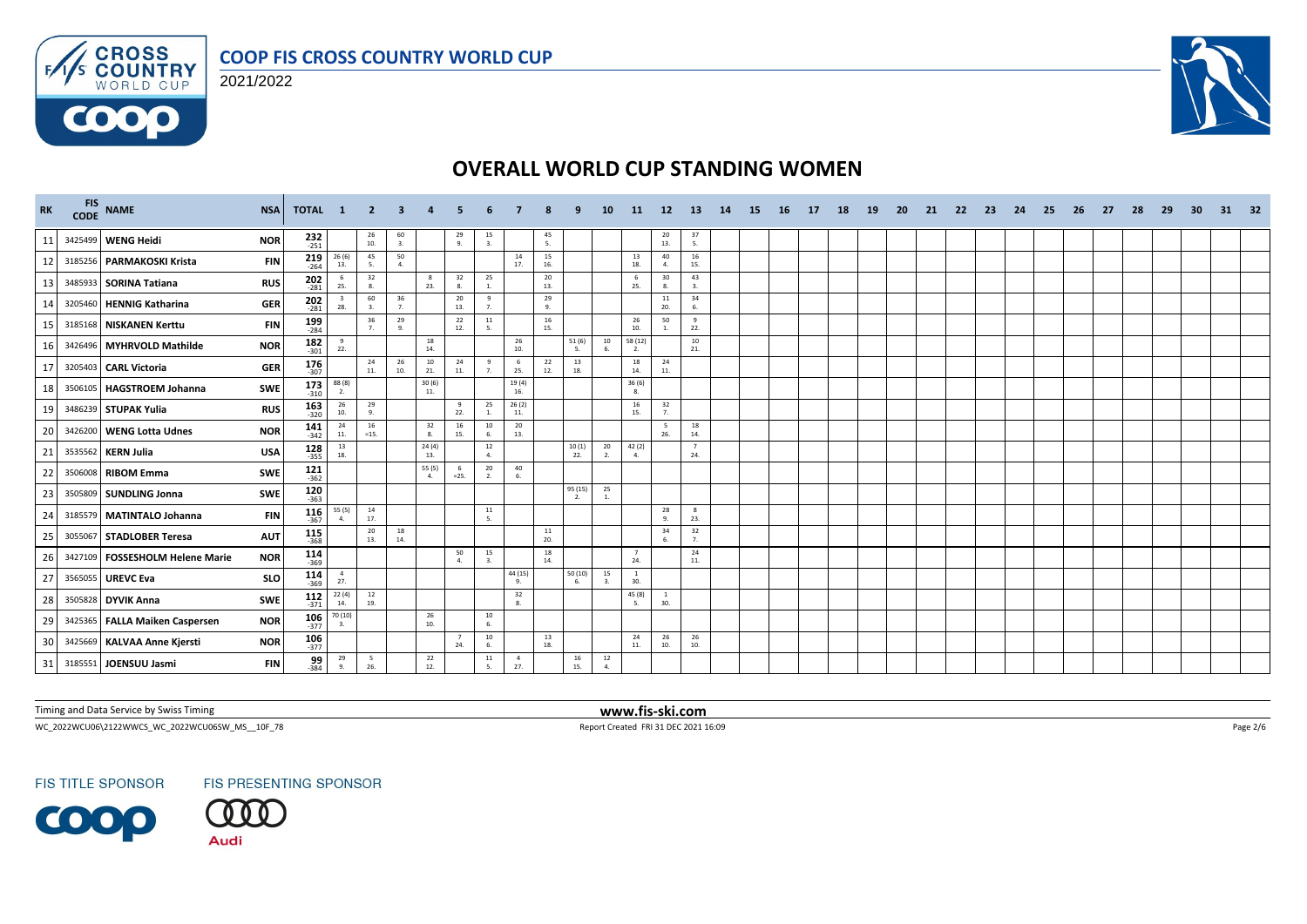



 $F/1/s$ 

6000



# **OVERALL WORLD CUP STANDING WOMEN**

| RK | CODE    | FIS NAME                         | <b>NSA</b><br><b>TOTAL</b>     | $\mathbf{1}$          | $\overline{2}$                 | -3             |                       |                       |                               |                |                                         |                         | <b>10</b>                      | 11                                       | 12 <sup>2</sup>       | <b>13</b>                                | 14 | <b>15</b> | <b>16</b> | 17 | 18 | <b>19</b> | <b>20</b> | 21 | -22 | 23 | 24 | 25 | 26 | 27 | 28 | 29 | 30 | 31 | 32 |
|----|---------|----------------------------------|--------------------------------|-----------------------|--------------------------------|----------------|-----------------------|-----------------------|-------------------------------|----------------|-----------------------------------------|-------------------------|--------------------------------|------------------------------------------|-----------------------|------------------------------------------|----|-----------|-----------|----|----|-----------|-----------|----|-----|----|----|----|----|----|----|----|----|----|----|
| 32 |         | 3535602 SWIRBUL Hailey           | $\frac{99}{384}$<br><b>USA</b> |                       |                                | $\frac{5}{26}$ |                       |                       | $\frac{12}{4}$                | $\frac{7}{24}$ | $\begin{array}{c} 40 \\ 6. \end{array}$ | 19 (4)<br>16.           | $\frac{1}{15}$ .               | $\frac{2}{29}$ .                         | 13<br>18.             |                                          |    |           |           |    |    |           |           |    |     |    |    |    |    |    |    |    |    |    |    |
| 33 |         | 3505998 OLSSON Moa               | $89 - 394$<br><b>SWE</b>       |                       | 22<br>12.                      | 32<br>8.       |                       | 15<br>16.             | $20\degree$<br>2.             |                |                                         |                         |                                |                                          |                       |                                          |    |           |           |    |    |           |           |    |     |    |    |    |    |    |    |    |    |    |    |
| 34 |         | 3295193 LAURENT Greta            | 88<br><b>ITA</b><br>$-395$     |                       |                                |                | 37 (8)<br>9.          |                       |                               | 22<br>12.      |                                         | 22<br>12.               | $\overline{2}$<br>14.          | $5\overline{5}$<br>26.                   |                       |                                          |    |           |           |    |    |           |           |    |     |    |    |    |    |    |    |    |    |    |    |
| 35 |         | 3425421 HAGA Ragnhild            | 84<br><b>NOR</b><br>$-399$     |                       |                                |                |                       | 26<br>10.             | $10\,$<br>6.                  |                | 24<br>11.                               |                         |                                |                                          | $\overline{2}$<br>29. | $\begin{array}{c} 22 \\ 12. \end{array}$ |    |           |           |    |    |           |           |    |     |    |    |    |    |    |    |    |    |    |    |
| 36 |         | 3195219 CLAUDEL Delphine         | $81 - 402$<br><b>FRA</b>       |                       |                                |                |                       | 10<br>21.             |                               |                | 36<br>7.                                |                         |                                |                                          | 24.                   | 28<br>9.                                 |    |           |           |    |    |           |           |    |     |    |    |    |    |    |    |    |    |    |    |
| 37 |         | 3426626 SKISTAD Kristine Stavaas | $\frac{79}{404}$<br><b>NOR</b> |                       |                                |                | 17(2)<br>16.          |                       |                               |                |                                         | 52(2)<br>$\overline{a}$ | 10<br>6.                       |                                          |                       |                                          |    |           |           |    |    |           |           |    |     |    |    |    |    |    |    |    |    |    |    |
| 38 | 3515087 | van der GRAAFF Laurien           | 72<br>SUI<br>$-411$            |                       |                                |                | 12<br>19.             |                       |                               | 18<br>14.      |                                         | 13(3)<br>21.            | 5<br>11.                       | $\frac{24(4)}{13}$                       |                       |                                          |    |           |           |    |    |           |           |    |     |    |    |    |    |    |    |    |    |    |    |
| 39 |         | 3195263 QUINTIN Lena             | 66<br><b>FRA</b><br>$-417$     |                       |                                |                |                       |                       |                               | 5<br>26.       |                                         | 36(12)<br>11.           | $_{\rm 8}$<br>8.               | 17(3)<br>17.                             |                       |                                          |    |           |           |    |    |           |           |    |     |    |    |    |    |    |    |    |    |    |    |
| 40 |         | 3487065 STEPANOVA Veronika       | $65$<br>$418$<br><b>RUS</b>    |                       |                                |                |                       | 14<br>17.             | 25<br>1.                      |                | 26<br>10.                               |                         |                                |                                          |                       |                                          |    |           |           |    |    |           |           |    |     |    |    |    |    |    |    |    |    |    |    |
| 41 |         | 3205305 GIMMLER Laura            | $63$<br>$420$<br><b>GER</b>    | $\sqrt{5}$<br>26.     | 7<br>24.                       |                |                       |                       | 9<br>7.                       |                |                                         | $\overline{7}$<br>24.   | $\overline{7}$<br>9.           | 28<br>9.                                 |                       |                                          |    |           |           |    |    |           |           |    |     |    |    |    |    |    |    |    |    |    |    |
| 42 |         | 3185447 LYLYNPERA Katri          | $\frac{60}{423}$<br><b>FIN</b> | 45<br>5.              |                                |                |                       |                       | $\overline{4}$<br>12.         | 11<br>20.      |                                         |                         |                                |                                          |                       |                                          |    |           |           |    |    |           |           |    |     |    |    |    |    |    |    |    |    |    |    |
| 43 |         | 3205570 RYDZEK Coletta           | $\frac{60}{423}$<br><b>GER</b> |                       |                                |                |                       |                       | $\overline{7}$<br>9.          | 2<br>29.       |                                         | 14<br>17.               | $\overline{\mathbf{3}}$<br>13. | 34<br>6.                                 |                       |                                          |    |           |           |    |    |           |           |    |     |    |    |    |    |    |    |    |    |    |    |
| 44 |         | 3295241 GANZ Caterina            | $58 - 425$<br><b>ITA</b>       | $\overline{2}$<br>29. | $\overline{4}$<br>27.          | 9<br>22.       | $\mathbf{q}$<br>22.   | $\overline{2}$<br>29. | $5\overline{5}$<br>$11.$      | 16<br>15.      |                                         |                         |                                | $\begin{array}{c} 11 \\ 20. \end{array}$ |                       |                                          |    |           |           |    |    |           |           |    |     |    |    |    |    |    |    |    |    |    |    |
| 45 |         | 3506181 LINDSTROEM Louise        | $57 - 426$<br>SWE              | 12<br>19.             | - 9<br>22.                     | 15<br>16.      | $\overline{2}$<br>29. |                       | 6<br>10.                      |                |                                         |                         |                                |                                          |                       | 13<br>18.                                |    |           |           |    |    |           |           |    |     |    |    |    |    |    |    |    |    |    |    |
| 46 |         | 3155324 JANATOVA Katerina        | 56<br><b>CZE</b><br>$-427$     |                       |                                |                | 13<br>18.             |                       | $\overline{2}$<br>14.         | 13(3)<br>21.   |                                         | $_{\rm 8}$<br>23.       |                                | 20(5)<br>16.                             |                       |                                          |    |           |           |    |    |           |           |    |     |    |    |    |    |    |    |    |    |    |    |
| 47 |         | 3205407 FINK Pia                 | $\frac{55}{428}$<br><b>GER</b> |                       | 11<br>20.                      | 16<br>15.      | $\overline{7}$<br>24. | $\overline{4}$<br>27. | 9<br>7.                       |                | 8<br>23.                                |                         |                                |                                          |                       |                                          |    |           |           |    |    |           |           |    |     |    |    |    |    |    |    |    |    |    |    |
| 48 |         | 3205434 KREHL Sofie              | $\frac{52}{431}$<br><b>GER</b> |                       |                                | 12<br>19.      |                       | 11<br>20.             | $\overline{7}$<br>9.          |                |                                         | 11<br>20.               | $\overline{7}$<br>9.           |                                          |                       | $\overline{4}$<br>27.                    |    |           |           |    |    |           |           |    |     |    |    |    |    |    |    |    |    |    |    |
| 49 |         | 3205491 FRAEBEL Antonia          | $\frac{52}{431}$<br><b>GER</b> |                       | $\overline{\mathbf{3}}$<br>28. | 11<br>20.      |                       |                       | $\overline{7}$<br>$Q_{\perp}$ |                | 6<br>25.                                |                         |                                |                                          | 14<br>17.             | 11<br>20.                                |    |           |           |    |    |           |           |    |     |    |    |    |    |    |    |    |    |    |    |
| 50 | 3185828 | KAHARA Jasmin                    | $\frac{51}{432}$<br><b>FIN</b> |                       |                                |                | <sup>1</sup><br>30.   |                       | $\overline{4}$<br>12.         | 8<br>23.       |                                         | 26<br>10.               | 12<br>4.                       |                                          |                       |                                          |    |           |           |    |    |           |           |    |     |    |    |    |    |    |    |    |    |    |    |
| 51 |         | 3505217 KALLA Charlotte          | $\frac{51}{432}$<br>SWE        |                       | $_{\rm 8}$<br>23.              | 13<br>18.      |                       |                       | 6<br>10.                      |                |                                         |                         |                                |                                          | -9<br>22.             | 15<br>16.                                |    |           |           |    |    |           |           |    |     |    |    |    |    |    |    |    |    |    |    |
| 52 |         | 3185137 KYLLOENEN Anne           | 50<br><b>FIN</b><br>$-433$     | $_{\rm 8}$<br>23.     | $\mathbf{1}$<br>30.            |                |                       |                       | 11<br>5.                      |                |                                         |                         |                                | 8<br>23.                                 | 16<br>15.             | - 6<br>25.                               |    |           |           |    |    |           |           |    |     |    |    |    |    |    |    |    |    |    |    |

Timing and Data Service by Swiss Timing **www.fis-ski.com**

 $\textsf{WC\_2022WCUO6}\backslash 2122\textsf{WWC\_0222WCUO65W\_MS\_10F\_78} \qquad \qquad \textsf{Page 3/6}$ 

**FIS TITLE SPONSOR** 

FIS PRESENTING SPONSOR

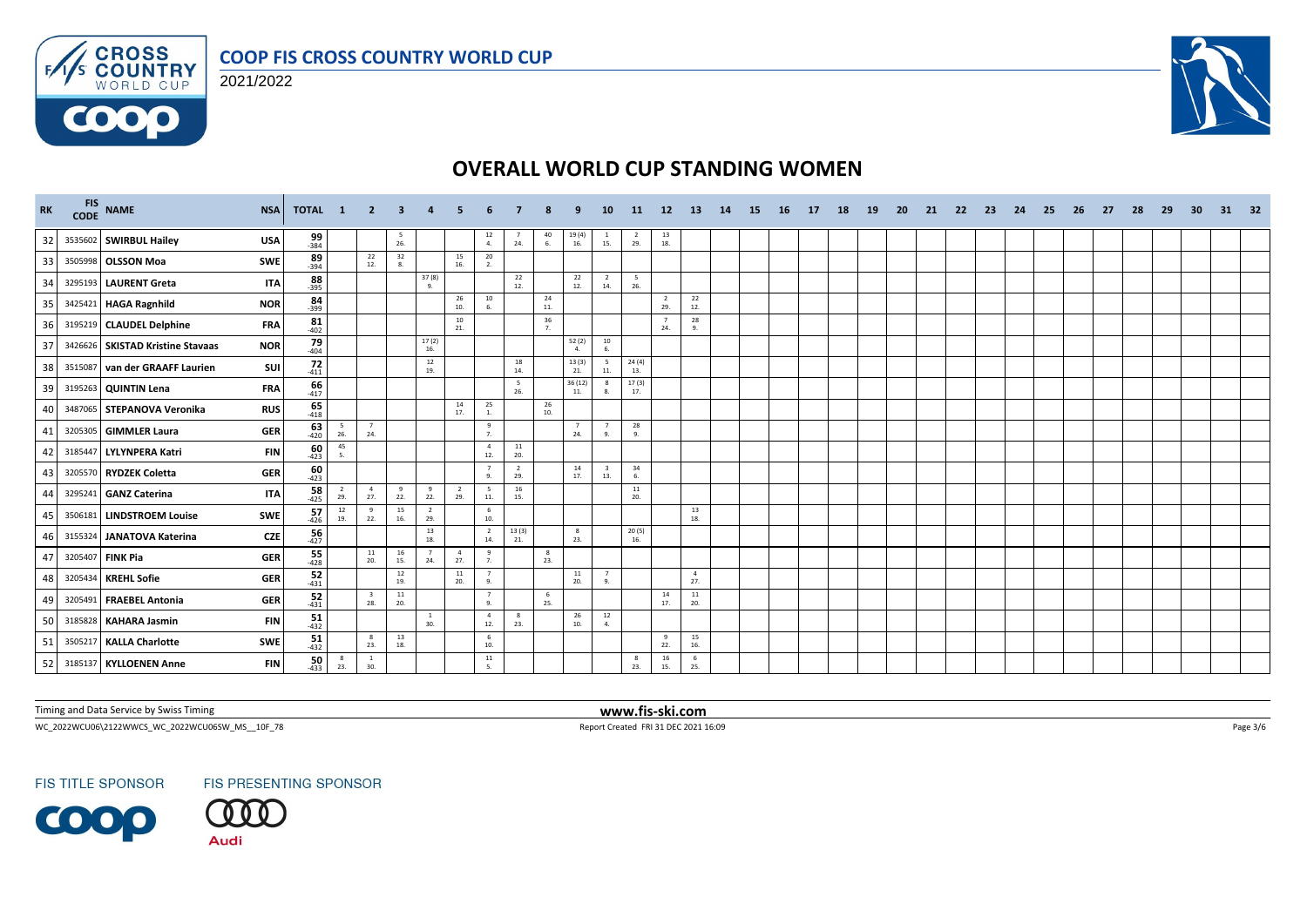

**COOO** 



# **OVERALL WORLD CUP STANDING WOMEN**

| <b>RK</b> | FIS NAME                          | <b>NSA</b> | TOTAL 1                                                                                                        |                                          | $\overline{2}$ | 3.                    |                                |                     |                                |                                |                                         |                     | 10                                      | 11                                       | <b>12</b>                      | <b>13</b> | 14 | <b>15</b> | - 16 | 17 | 18 | <b>19</b> | -20 | -21 | -22 | -23 | -24 | -25 | 26 | 27 | -28 | -29 | -30 | 31 | 32 |
|-----------|-----------------------------------|------------|----------------------------------------------------------------------------------------------------------------|------------------------------------------|----------------|-----------------------|--------------------------------|---------------------|--------------------------------|--------------------------------|-----------------------------------------|---------------------|-----------------------------------------|------------------------------------------|--------------------------------|-----------|----|-----------|------|----|----|-----------|-----|-----|-----|-----|-----|-----|----|----|-----|-----|-----|----|----|
| 53        | 3425410 OESTBERG Ingvild Flugstad | <b>NOR</b> | $\frac{50}{433}$                                                                                               |                                          |                |                       |                                | 18<br>14.           |                                |                                | $\begin{array}{c} 32 \\ 8. \end{array}$ |                     |                                         |                                          |                                |           |    |           |      |    |    |           |     |     |     |     |     |     |    |    |     |     |     |    |    |
| 54        | 3506079 LUNDGREN Moa              | <b>SWE</b> | 47<br>$-436$                                                                                                   |                                          |                |                       |                                |                     |                                |                                |                                         | 29<br>9.            | $\overline{9}$<br>7.                    | 9<br>22.                                 |                                |           |    |           |      |    |    |           |     |     |     |     |     |     |    |    |     |     |     |    |    |
| 55        | 3535606 HALVORSEN Hannah          | <b>USA</b> | 40<br>$-443$                                                                                                   |                                          |                |                       | $\overline{\mathbf{3}}$<br>28. |                     |                                |                                |                                         | 36<br>7.            | <sup>1</sup><br>15.                     |                                          |                                |           |    |           |      |    |    |           |     |     |     |     |     |     |    |    |     |     |     |    |    |
| 56        | 3486176 RYGALINA Anastasia        | <b>RUS</b> | 35<br>$-448$                                                                                                   |                                          |                | 6<br>25.              |                                | 12<br>19.           | 8<br>8.                        |                                | 9<br>22.                                |                     |                                         |                                          |                                |           |    |           |      |    |    |           |     |     |     |     |     |     |    |    |     |     |     |    |    |
| 57        | 3486003 VASILIEVA Lilia           | <b>RUS</b> | $\frac{35}{448}$                                                                                               |                                          | 10<br>21.      | 14<br>17.             |                                | $\mathbf{3}$<br>28. |                                |                                |                                         |                     |                                         |                                          | 8<br>23.                       |           |    |           |      |    |    |           |     |     |     |     |     |     |    |    |     |     |     |    |    |
| 58        | 3426163 MYHRE Julie               | <b>NOR</b> | $26$ <sub>457</sub>                                                                                            |                                          |                |                       |                                |                     |                                |                                |                                         | 20<br>13.           | 6<br>10.                                |                                          |                                |           |    |           |      |    |    |           |     |     |     |     |     |     |    |    |     |     |     |    |    |
| 59        | 3555052 EIDUKA Patricija          | LAT        | 26<br>$-457$                                                                                                   |                                          |                |                       |                                |                     |                                | 9<br>22.                       | -5<br>26.                               |                     |                                         | $\begin{array}{c} 12 \\ 19. \end{array}$ |                                |           |    |           |      |    |    |           |     |     |     |     |     |     |    |    |     |     |     |    |    |
| 60        | 3205350 WINKLER Anne              | <b>GER</b> | $\frac{25}{458}$                                                                                               |                                          |                |                       |                                |                     |                                |                                |                                         | 18<br>14.           | $\overline{\mathbf{3}}$<br>13.          | $\overline{4}$<br>27.                    |                                |           |    |           |      |    |    |           |     |     |     |     |     |     |    |    |     |     |     |    |    |
| 61        | 3426112 STENSETH Ane Appelkvist   | <b>NOR</b> | $\frac{25}{458}$                                                                                               | $\begin{array}{c} 10 \\ 21. \end{array}$ |                |                       | 14<br>17.                      |                     |                                | <sup>1</sup><br>30.            |                                         |                     |                                         |                                          |                                |           |    |           |      |    |    |           |     |     |     |     |     |     |    |    |     |     |     |    |    |
| 62        | 3486563 MATSOKINA Hristina        | <b>RUS</b> | $19 \atop -464$                                                                                                |                                          |                |                       | $\overline{4}$<br>27.          |                     |                                | $\overline{\mathbf{3}}$<br>28. |                                         | <sup>1</sup><br>30. | $\begin{array}{c} 11 \\ 5. \end{array}$ |                                          |                                |           |    |           |      |    |    |           |     |     |     |     |     |     |    |    |     |     |     |    |    |
| 63        | 3486820 FALEEVA Anastasiya        | <b>RUS</b> | $\frac{19}{464}$                                                                                               | 24.                                      |                |                       |                                |                     | 8<br>8.                        |                                |                                         |                     | $\overline{4}$<br>12.                   |                                          |                                |           |    |           |      |    |    |           |     |     |     |     |     |     |    |    |     |     |     |    |    |
| 64        | 3426110 SMEDAAS Magni             | <b>NOR</b> | $19 - 464$                                                                                                     |                                          |                |                       |                                |                     |                                |                                |                                         | 13(8)<br>26.        | 6<br>10.                                |                                          |                                |           |    |           |      |    |    |           |     |     |     |     |     |     |    |    |     |     |     |    |    |
| 65        | 3515273 FISCHER Lea               | sui        | $\frac{17}{466}$                                                                                               |                                          |                |                       |                                |                     |                                |                                |                                         | 12<br>19.           | 5<br>11.                                |                                          |                                |           |    |           |      |    |    |           |     |     |     |     |     |     |    |    |     |     |     |    |    |
| 66        | 3295000 BROCARD Elisa             | <b>ITA</b> | $16 \over 467$                                                                                                 |                                          |                |                       | 11<br>20.                      |                     | - 5<br>11.                     |                                |                                         |                     |                                         |                                          |                                |           |    |           |      |    |    |           |     |     |     |     |     |     |    |    |     |     |     |    |    |
| 67        | 3425397 HARSEM Kathrine Rolsted   | <b>NOR</b> | 16<br>$-467$                                                                                                   |                                          |                |                       | 16<br>15.                      |                     |                                |                                |                                         |                     |                                         |                                          |                                |           |    |           |      |    |    |           |     |     |     |     |     |     |    |    |     |     |     |    |    |
| 68        | 3505916 SOLIN Jenny               | <b>SWE</b> | $15 - 468$                                                                                                     |                                          |                |                       |                                |                     | 6<br>10.                       |                                |                                         |                     | 9<br>7.                                 |                                          |                                |           |    |           |      |    |    |           |     |     |     |     |     |     |    |    |     |     |     |    |    |
| 69        | 3486548 ISTOMINA Mariya           | <b>RUS</b> | $15 \over 468$                                                                                                 |                                          |                | $\overline{7}$<br>24. |                                |                     | 8<br>8.                        |                                |                                         |                     |                                         |                                          |                                |           |    |           |      |    |    |           |     |     |     |     |     |     |    |    |     |     |     |    |    |
|           | 3486314 KIRPICHENKO Yana          | <b>RUS</b> | $\frac{15}{468}$                                                                                               |                                          |                | $\overline{4}$<br>27. |                                |                     | 8<br>8.                        |                                |                                         |                     |                                         |                                          | $\overline{\mathbf{3}}$<br>28. |           |    |           |      |    |    |           |     |     |     |     |     |     |    |    |     |     |     |    |    |
| 71        | 3535718 LAUKLI Sophia             | <b>USA</b> | $\frac{15}{468}$                                                                                               |                                          |                |                       |                                |                     | $\overline{\mathbf{3}}$<br>13. |                                | 12<br>19.                               |                     |                                         |                                          |                                |           |    |           |      |    |    |           |     |     |     |     |     |     |    |    |     |     |     |    |    |
| -72       | 3425381 SVENDSEN Anna             | <b>NOR</b> | $\begin{array}{ c c } \hline \textbf{15} & \textbf{15 (1)} \\ \hline 468 & \textbf{17}. \\ \hline \end{array}$ |                                          |                |                       |                                |                     |                                |                                |                                         |                     |                                         |                                          |                                |           |    |           |      |    |    |           |     |     |     |     |     |     |    |    |     |     |     |    |    |
| 73        | 3435197 MARCISZ Izabela           | POL        | $15 - 468$                                                                                                     |                                          |                | 2<br>29.              |                                |                     |                                | 13<br>18.                      |                                         |                     |                                         |                                          |                                |           |    |           |      |    |    |           |     |     |     |     |     |     |    |    |     |     |     |    |    |

Timing and Data Service by Swiss Timing **www.fis-ski.com**

 $\textsf{WC\_2022WCUO6}\backslash 2122\textsf{WWCS\_WC\_2022WCUO65W\_MS\_10F\_78} \qquad \qquad \textsf{Page 4/6}$ 

**FIS TITLE SPONSOR** 



**Audi**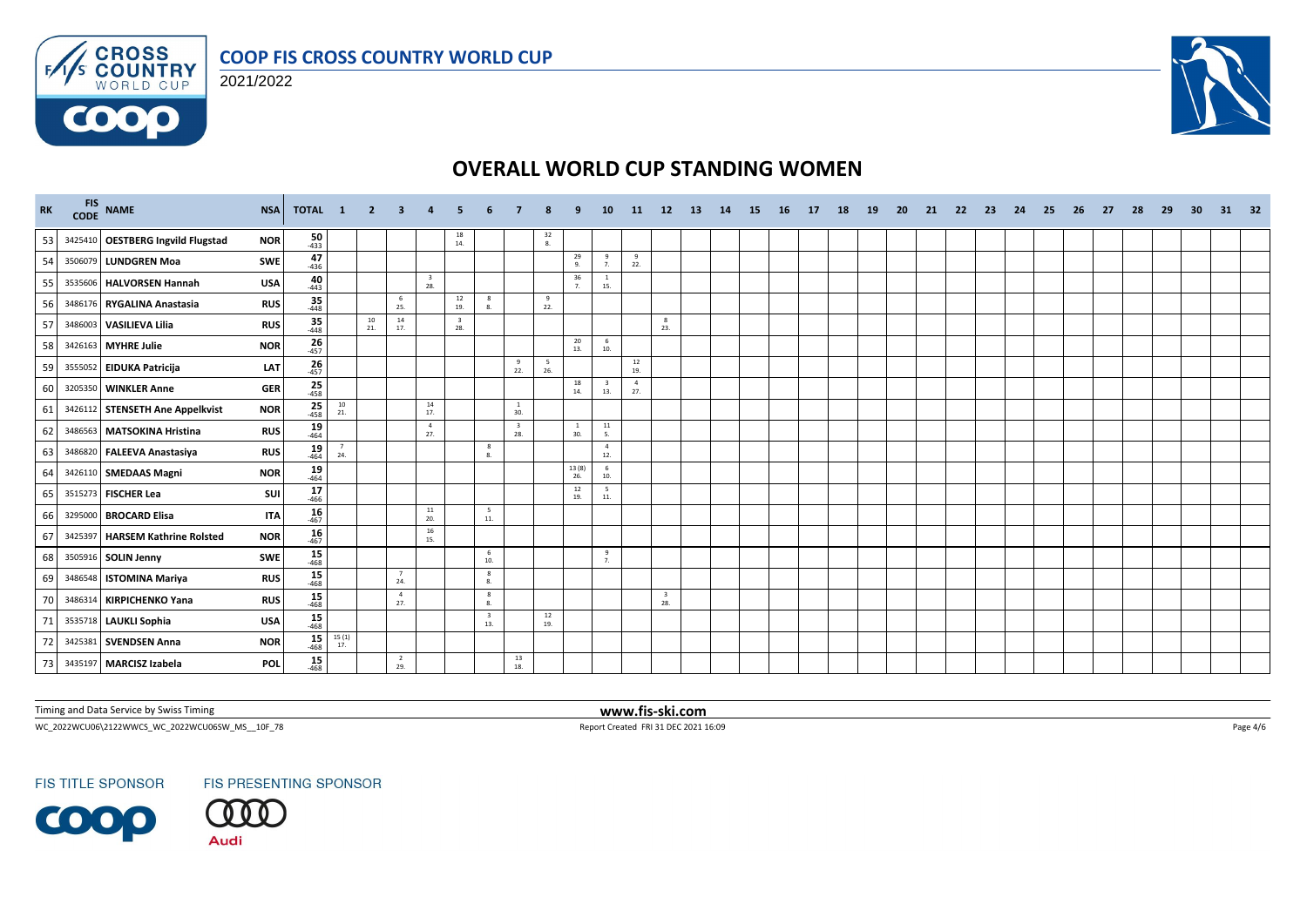





# **OVERALL WORLD CUP STANDING WOMEN**

| RK | FIS NAME                        | <b>NSA</b> | TOTAL 1              |           | $\overline{2}$   | 3         |          |               |                                |                                |                       | 10                    | -11                            | 12                    | <b>13</b>                      | 14 | <b>15</b> | <b>16</b> | <b>17</b> | 18 | <b>19</b> | -20 | -21 | -22 | -23 | 24 | -25 | 26 | -27 | - 28 | -29 | -30 | 31 | 32 |
|----|---------------------------------|------------|----------------------|-----------|------------------|-----------|----------|---------------|--------------------------------|--------------------------------|-----------------------|-----------------------|--------------------------------|-----------------------|--------------------------------|----|-----------|-----------|-----------|----|-----------|-----|-----|-----|-----|----|-----|----|-----|------|-----|-----|----|----|
| 74 | 1274580 ISHIDA Masako           | <b>JPN</b> | $14 \over 469$       |           | $\frac{2}{29}$ . | -8<br>23. |          |               |                                |                                |                       |                       |                                | $\overline{4}$<br>27. |                                |    |           |           |           |    |           |     |     |     |     |    |     |    |     |      |     |     |    |    |
| 75 | 3155344 BERANOVA Tereza         | <b>CZE</b> | $13 \over 470$       | 11<br>20. |                  |           |          |               | $\overline{2}$<br>14.          |                                |                       |                       |                                |                       |                                |    |           |           |           |    |           |     |     |     |     |    |     |    |     |      |     |     |    |    |
| 76 | 3515321 KAELIN Nadja            | SUI        | $\frac{12}{471}$     |           |                  |           |          |               |                                |                                |                       |                       |                                |                       | 12<br>19.                      |    |           |           |           |    |           |     |     |     |     |    |     |    |     |      |     |     |    |    |
| 77 | 3506276 HANSSON Moa             | SWE        | $11$<br>472          |           |                  |           | 5<br>26. |               | 6<br>10.                       |                                |                       |                       |                                |                       |                                |    |           |           |           |    |           |     |     |     |     |    |     |    |     |      |     |     |    |    |
| 78 | 3425896 THEODORSEN Silje        | <b>NOR</b> | $11$<br>472          |           |                  |           |          | - 6<br>$=25.$ |                                |                                |                       |                       |                                |                       | 5<br>26.                       |    |           |           |           |    |           |     |     |     |     |    |     |    |     |      |     |     |    |    |
| 79 | 3195289 DOLCI Flora             | <b>FRA</b> | $10$ <sub>473</sub>  |           |                  |           |          |               |                                | $\overline{2}$<br>29.          |                       | 8<br>8.               |                                |                       |                                |    |           |           |           |    |           |     |     |     |     |    |     |    |     |      |     |     |    |    |
| 80 | 3105214 STEWART-JONES Katherine | CAN        | $10$ <sub>473</sub>  |           |                  | 10<br>21. |          |               |                                |                                |                       |                       |                                |                       |                                |    |           |           |           |    |           |     |     |     |     |    |     |    |     |      |     |     |    |    |
| 81 | 3205496 SAUERBREY Katherine     | <b>GER</b> | $10$ <sub>-473</sub> |           |                  |           |          |               |                                |                                |                       |                       |                                | 10<br>21.             |                                |    |           |           |           |    |           |     |     |     |     |    |     |    |     |      |     |     |    |    |
| 82 | 3295157 SCARDONI Lucia          | <b>ITA</b> | $rac{8}{475}$        |           |                  |           |          |               | 5<br>11.                       |                                |                       |                       | $\overline{\mathbf{3}}$<br>28. |                       |                                |    |           |           |           |    |           |     |     |     |     |    |     |    |     |      |     |     |    |    |
| 83 | 1255374 ROPONEN Riitta-Liisa    | <b>FIN</b> | $\frac{8}{-475}$     |           |                  |           |          |               | $\overline{4}$<br>12.          | $\overline{4}$<br>27.          |                       |                       |                                |                       |                                |    |           |           |           |    |           |     |     |     |     |    |     |    |     |      |     |     |    |    |
| 84 | 3205424 HERRMANN Nadine         | <b>GER</b> | $-476$               |           |                  |           |          |               | $\overline{7}$<br>9.           |                                |                       |                       |                                |                       |                                |    |           |           |           |    |           |     |     |     |     |    |     |    |     |      |     |     |    |    |
| 85 | 3195205 BENTZ Coralie           | <b>FRA</b> | $-476$               |           |                  |           |          |               |                                |                                |                       |                       |                                | - 6<br>25.            | <sup>1</sup><br>30.            |    |           |           |           |    |           |     |     |     |     |    |     |    |     |      |     |     |    |    |
| 86 | 3535703 McCABE Novie            | <b>USA</b> | $-477$               |           |                  |           |          |               | $\overline{\mathbf{3}}$<br>13. | $\overline{\mathbf{3}}$<br>28. |                       |                       |                                |                       |                                |    |           |           |           |    |           |     |     |     |     |    |     |    |     |      |     |     |    |    |
| 87 | 3515252 MEIER Alina             | SUI        | $-477$               |           |                  |           |          |               |                                |                                | 6<br>25.              |                       |                                |                       |                                |    |           |           |           |    |           |     |     |     |     |    |     |    |     |      |     |     |    |    |
| 88 | 3425863 ALNAES Anikken Gjerde   | <b>NOR</b> | $-477$               |           |                  |           | 6<br>25. |               |                                |                                |                       |                       |                                |                       |                                |    |           |           |           |    |           |     |     |     |     |    |     |    |     |      |     |     |    |    |
| 89 | 3295439 di CENTA Martina        | <b>ITA</b> | $-478$               |           |                  |           |          |               | $5\overline{)}$<br>$11.$       |                                |                       |                       |                                |                       |                                |    |           |           |           |    |           |     |     |     |     |    |     |    |     |      |     |     |    |    |
| 90 | 3155270 HYNCICOVA Petra         | <b>CZE</b> | $-478$               |           |                  |           |          |               | $\overline{2}$<br>14.          |                                |                       |                       |                                |                       | $\overline{\mathbf{3}}$<br>28. |    |           |           |           |    |           |     |     |     |     |    |     |    |     |      |     |     |    |    |
| 91 | 3185702 PIIPPO Eveliina         | <b>FIN</b> | $rac{4}{479}$        |           |                  |           |          |               | $\overline{4}$<br>12.          |                                |                       |                       |                                |                       |                                |    |           |           |           |    |           |     |     |     |     |    |     |    |     |      |     |     |    |    |
| 92 | 3486733 GRUKHVINA Anna          | <b>RUS</b> | $rac{4}{479}$        |           |                  |           |          |               |                                |                                |                       | $\overline{4}$<br>12. |                                |                       |                                |    |           |           |           |    |           |     |     |     |     |    |     |    |     |      |     |     |    |    |
| 93 | 3535601 OGDEN Katharine         | <b>USA</b> | 479                  |           |                  | -1<br>30. |          |               | $\overline{\mathbf{3}}$<br>13. |                                |                       |                       |                                |                       |                                |    |           |           |           |    |           |     |     |     |     |    |     |    |     |      |     |     |    |    |
| 94 | 3205655 DANNER Alexandra        | <b>GER</b> | 4<br>$-479$          |           |                  |           |          |               |                                |                                | $\overline{4}$<br>27. |                       |                                |                       |                                |    |           |           |           |    |           |     |     |     |     |    |     |    |     |      |     |     |    |    |

Timing and Data Service by Swiss Timing **www.fis-ski.com**

 $\textsf{WC\_2022WCUO6}\backslash 2122\textsf{WWC\_0222WCUO65W\_MS\_10F\_78} \qquad \qquad \textsf{Page 5/6}$ 

**FIS TITLE SPONSOR**